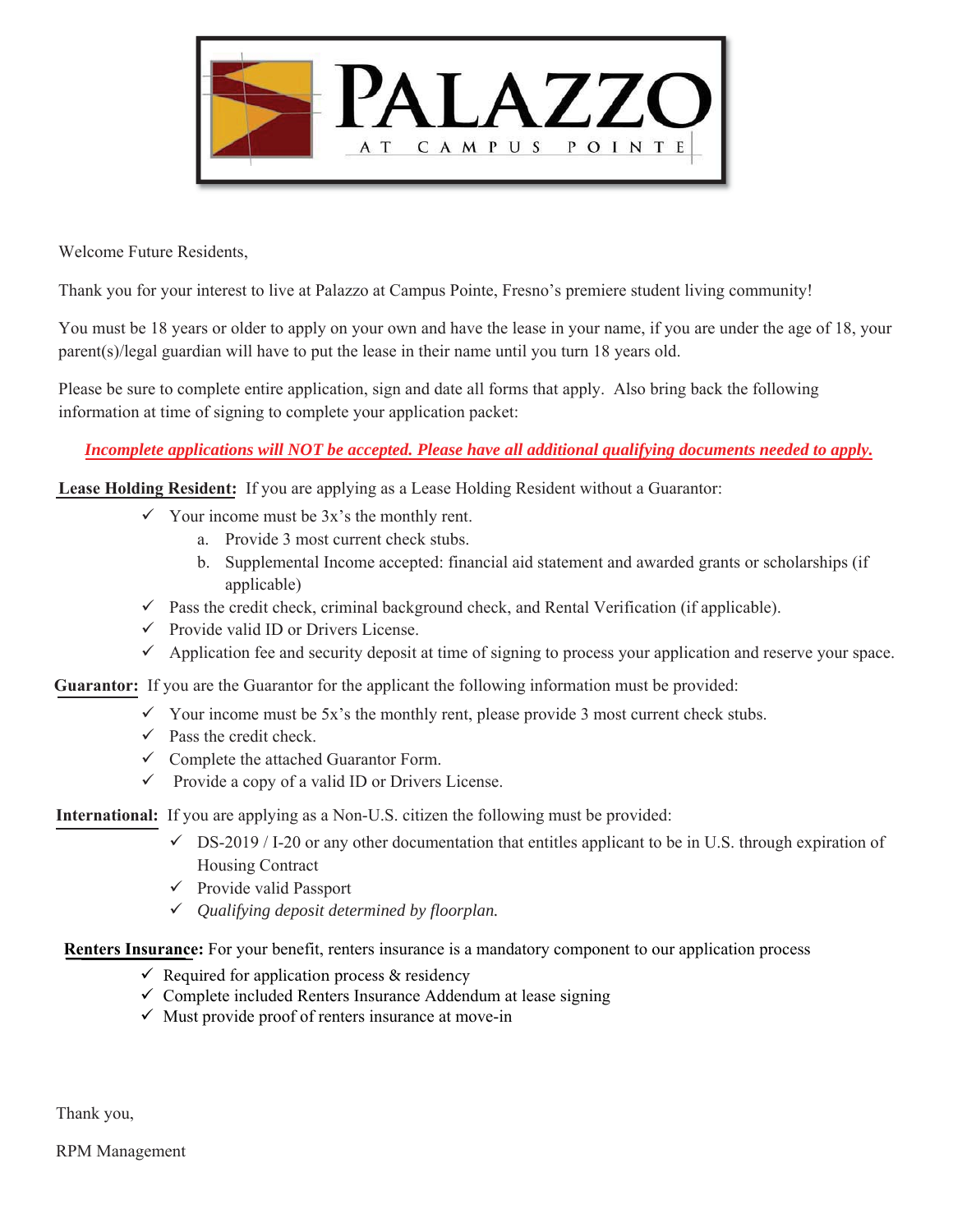

# **Rental Application**



#### **APPLICANT INFORMATION**

| APPLICANT INFORMATION                                                                                                                          |                   |                                         | (Page 1 of 3) |                             |                 |                                                                                            |                          |                                                                          |
|------------------------------------------------------------------------------------------------------------------------------------------------|-------------------|-----------------------------------------|---------------|-----------------------------|-----------------|--------------------------------------------------------------------------------------------|--------------------------|--------------------------------------------------------------------------|
| <b>FIRST NAME</b>                                                                                                                              |                   | <b>MIDDLE NAME</b>                      |               |                             |                 | <b>LAST NAME</b>                                                                           |                          |                                                                          |
| DATE OF BIRTH                                                                                                                                  |                   | OTHER NAMES USED IN LAST 10 YEARS       |               |                             |                 | <b>EMAIL ADDRESS</b>                                                                       |                          |                                                                          |
| SOCIAL SECURITY NUMBER or TIN                                                                                                                  |                   | DRIVER'S LICENSE and ISSUING GOVERNMENT |               |                             | <b>EXP DATE</b> | CELLULAR TELEPHONE #                                                                       |                          |                                                                          |
| ADDRESS OF PRESENT LANDLORD / APARTMENT COMMUNITY / MORTGAGE COMPANY                                                                           |                   |                                         |               |                             |                 | WORK TELEPHONE #                                                                           |                          | HOME TELEPHONE #                                                         |
| CITY, STATE, ZIP                                                                                                                               |                   |                                         |               |                             |                 |                                                                                            | LANDLORD TELEPHONE #     |                                                                          |
| <b>MONTHLY PAYMENT</b><br>HOW LONG? TO / FROM DATES                                                                                            |                   |                                         |               | <b>REASON FOR MOVING</b>    |                 |                                                                                            |                          |                                                                          |
| PRESENT ADDRESS IS (CHECK ONE)                                                                                                                 |                   |                                         |               |                             |                 |                                                                                            |                          |                                                                          |
| $\Box$ Own Home<br>Parents Home<br>PREVIOUS LANDLORD OR APARTMENT COMMUNITY: / IF OWNED: NAME OF MORTGAGE COMPANY                              | $\Box$            | Rented Home                             |               | Rented Apartment            |                 | Student Housing                                                                            | Other                    |                                                                          |
| ADDRESS OF PREVIOUS LANDLORD / APARTMENT COMMUNITY / MORTGAGE COMPANY                                                                          |                   |                                         |               |                             |                 |                                                                                            |                          |                                                                          |
| <b>CITY</b>                                                                                                                                    | <b>STATE</b>      |                                         |               | $\ensuremath{\mathrm{ZIP}}$ |                 |                                                                                            | TELEPHONE #              |                                                                          |
| <b>MONTHLY PAYMENT</b>                                                                                                                         |                   | HOW LONG? TO / FROM DATES               |               | <b>REASON FOR MOVING</b>    |                 |                                                                                            |                          |                                                                          |
| FLOOR PLAN PREFERENCE (CHECK ONE)                                                                                                              |                   |                                         |               |                             |                 |                                                                                            |                          |                                                                          |
| Studio<br>$\Box$ 2 BR 1 BTH                                                                                                                    | $\Box$ 2 BR 2 BTH | $\Box$ 4 BR 4 BTH                       |               |                             |                 | 4 BR 3 BTH (Private) or (Shared)                                                           |                          | 4 BR 4 BTH (Shared/Shared)                                               |
| LEASE INSTALLMENT PREFERENCE (CHECK ONE)<br>May Lease End (10 Installments) \$125 STP   July Lease End (12 Installments)                       |                   |                                         |               |                             |                 |                                                                                            |                          |                                                                          |
| *STP-Short Term Premium applied per month, based on August term start date & move out month options are May, & July (limited availability STP) |                   |                                         |               |                             |                 |                                                                                            |                          |                                                                          |
| * Lease Terms- End dates are based on an August term start and leases end in May, & July<br><b>APARTMENT NEEDED BY DATE:</b>                   |                   |                                         |               |                             |                 |                                                                                            |                          |                                                                          |
|                                                                                                                                                |                   |                                         |               |                             |                 |                                                                                            |                          |                                                                          |
| WILL YOU NEED A PARKING PERMIT?*<br>YES<br>NO<br>$\mathsf{L}$                                                                                  |                   | Covered                                 |               | Uncovered                   |                 |                                                                                            |                          | *Parking is limited and is available on a first come, first serve basis. |
| VEHICLE INFORMATION<br>MAKE AND MODEL                                                                                                          |                   |                                         | <b>YEAR</b>   |                             | <b>COLOR</b>    | <b>LICENSE PLATE#</b>                                                                      |                          | <b>STATE REGISTERED</b>                                                  |
| REQUESTED ROOMMATES: PLEASE INDICATE THEIR NAME BELOW.                                                                                         |                   |                                         |               |                             |                 |                                                                                            |                          |                                                                          |
| <b>NAME</b>                                                                                                                                    |                   |                                         |               | <b>NAME</b>                 |                 |                                                                                            |                          |                                                                          |
| <b>NAME</b>                                                                                                                                    |                   |                                         |               | <b>NAME</b>                 |                 |                                                                                            |                          |                                                                          |
| <b>NAME</b>                                                                                                                                    |                   |                                         |               |                             |                 | *ALL ROOMMATE CHOICES MUST BE MUTUAL, ARE BASED ON<br>AVAILABILITY & CANNOT BE GUARANTEED. |                          |                                                                          |
| <b>EMPLOYMENT INFORMATION - APPLICANT</b>                                                                                                      |                   |                                         |               |                             |                 |                                                                                            |                          |                                                                          |
| <b>EMPLOYER</b><br>MONTHLY GROSS INCOME                                                                                                        |                   |                                         |               |                             |                 |                                                                                            |                          |                                                                          |
| <b>EMPLOYER ADDRESS</b>                                                                                                                        |                   |                                         |               |                             |                 |                                                                                            |                          |                                                                          |
| <b>CITY</b>                                                                                                                                    | <b>STATE</b>      |                                         |               | ZIP                         | TELEPHONE #     |                                                                                            |                          |                                                                          |
| <b>POSITION</b>                                                                                                                                | TYPE OF WORK      |                                         |               |                             |                 | HOW LONG?                                                                                  |                          |                                                                          |
| SUPERVISOR'S NAME AND POSITION                                                                                                                 |                   |                                         |               |                             |                 |                                                                                            | SUPERVISOR'S TELEPHONE # |                                                                          |
|                                                                                                                                                |                   |                                         |               |                             |                 |                                                                                            |                          |                                                                          |
| OTHER SOURCE OF INCOME                                                                                                                         |                   |                                         | WHEN RECEIVED |                             |                 |                                                                                            | <b>AMOUNT</b>            |                                                                          |
| <b>TOTAL MONTHLY INCOME</b>                                                                                                                    |                   |                                         |               |                             |                 |                                                                                            |                          |                                                                          |

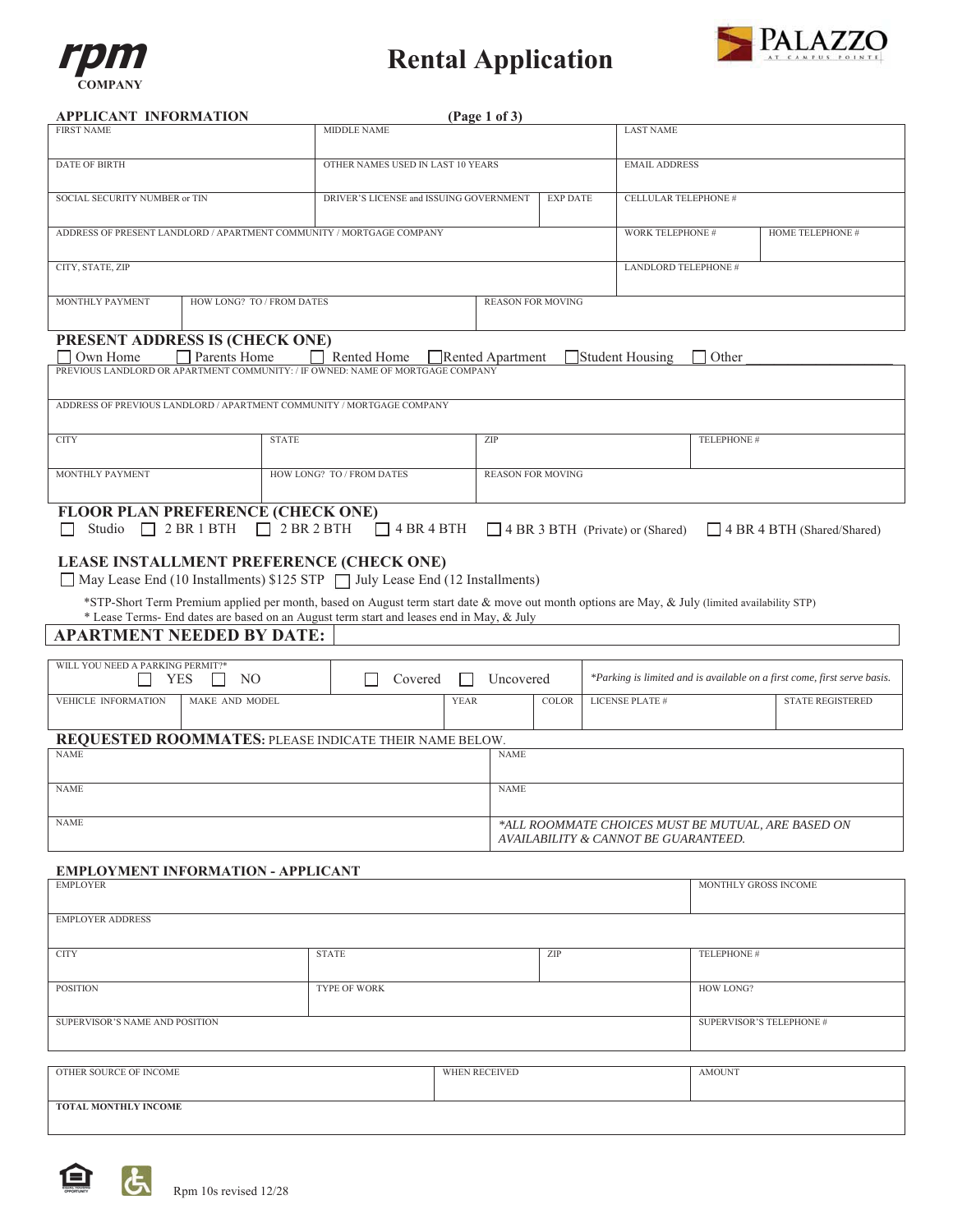

# **Rental Application**



(Page 2 of 3)

#### **EMERGENCY CONTACT**

| NAME           |              | RELATIONSHIP |             |
|----------------|--------------|--------------|-------------|
|                |              |              |             |
| <b>ADDRESS</b> |              |              |             |
|                |              |              |             |
| <b>CITY</b>    | <b>STATE</b> | ZIP          | TELEPHONE # |
|                |              |              |             |

#### **GUARANTOR INFORMATION**

| FIRST NAME                    | MIDDLE NAME                             | LAST NAME               |
|-------------------------------|-----------------------------------------|-------------------------|
| <b>DATE OF BIRTH</b>          | OTHER NAMES USED IN LAST 10 YEARS       | <b>EMAIL ADDRESS</b>    |
| SOCIAL SECURITY NUMBER or TIN | DRIVER'S LICENSE and ISSUING GOVERNMENT | CELLULAR TELEPHONE #    |
| PRESENT ADDRESS               |                                         | <b>WORK TELEPHONE #</b> |
| CITY, STATE, ZIP              |                                         | HOME TELEPHONE #        |

#### **EMPLOYMENT INFORMATION - GUARANTOR**

| EMPLOYER                       |              |     | MONTHLY GROSS INCOME            |
|--------------------------------|--------------|-----|---------------------------------|
| <b>EMPLOYER ADDRESS</b>        |              |     |                                 |
| <b>CITY</b>                    | <b>STATE</b> | ZIP | TELEPHONE #                     |
| POSITION                       | TYPE OF WORK |     | HOW LONG?                       |
| SUPERVISOR'S NAME AND POSITION |              |     | <b>SUPERVISOR'S TELEPHONE #</b> |

| OTHER SOURCE OF INCOME | WHEN RECEIVED | <b>AMOUNT</b> |
|------------------------|---------------|---------------|
| TOTAL MONTHLY INCOME   |               |               |

#### **OTHER INFORMATION**

| Do you have charges pending against you for any criminal offense $(s)$ ?                                                                                                                         | Applicant $\Box$ Yes $\Box$ No | Guarantor $\Box$ Yes $\Box$ No |
|--------------------------------------------------------------------------------------------------------------------------------------------------------------------------------------------------|--------------------------------|--------------------------------|
| Have you ever been convicted of, or pleaded guilty or no contest to, any criminal offence(s)<br>OR had any criminal offense(s) disposed of other than by acquittal or a finding of "not guilty"? | Applicant $\Box$ Yes $\Box$ No | Guarantor $\Box$ Yes $\Box$ No |
| Have you ever been asked or ordered by a representative of any government to leave the U.S. or any other country?                                                                                | Applicant $\Box$ Yes $\Box$ No | Guarantor $\Box$ Yes $\Box$ No |
| If "Yes" to the above questions, please give details and dates:                                                                                                                                  |                                |                                |
|                                                                                                                                                                                                  |                                |                                |

| Have you been a party to any litigation, such as; evictions, suits, judgments, bankruptcies, foreclosures, etc.? Applicant $\Box$ Yes $\Box$ No Guarantor $\Box$ Yes $\Box$ No |  |
|--------------------------------------------------------------------------------------------------------------------------------------------------------------------------------|--|
| If "Yes", please give details and dates:                                                                                                                                       |  |

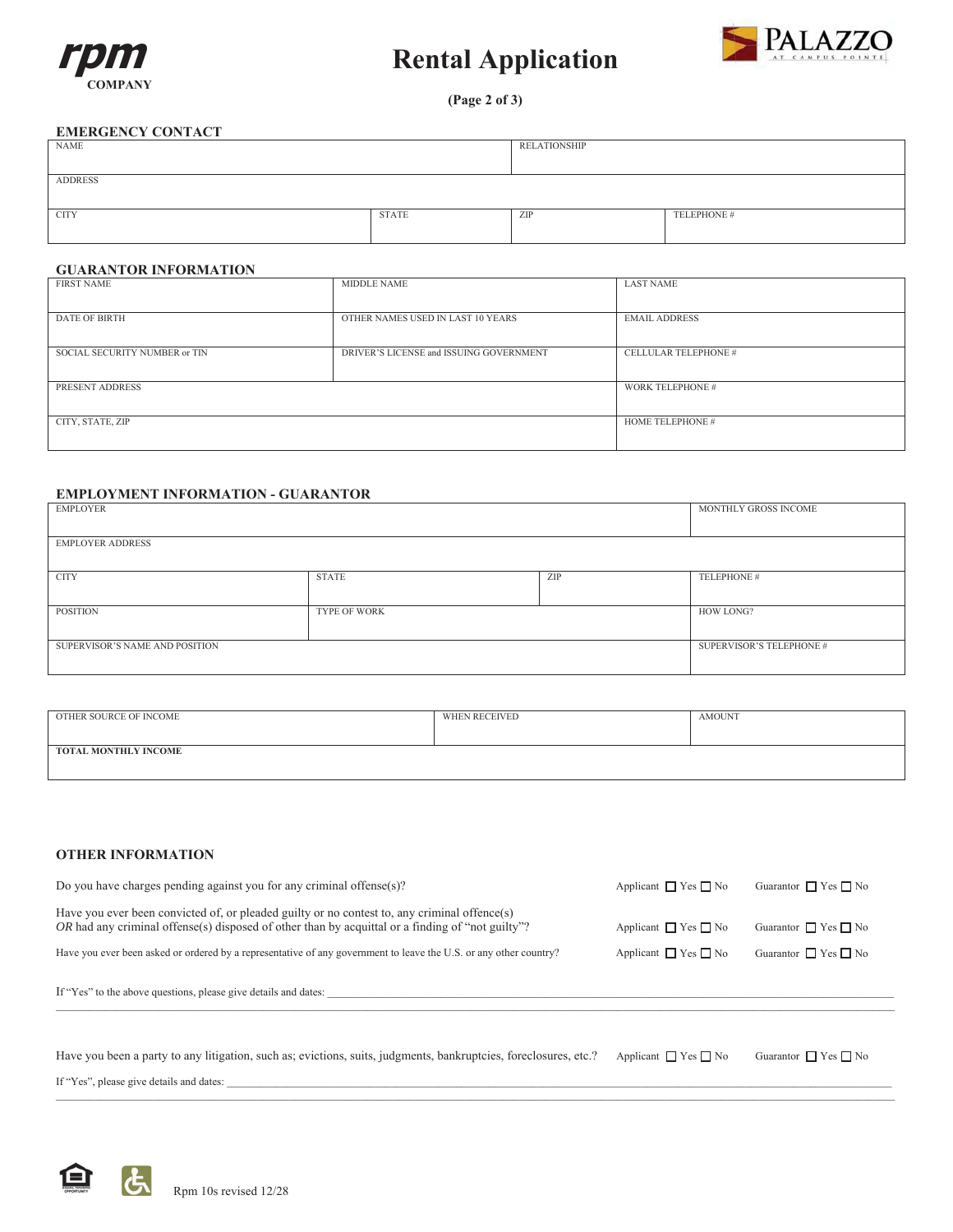





(Page 3 of 3)

#### PLEASE READ CAREFULLY AND SIGN BELOW

Correct Information - Applicant and/or Guarantor represents that all of the above statements are true and correct. Applicant and/or Guarantor hereby authorize verification of all of the above information, references and credit records, and release from all liability or responsibility all persons and corporations requesting or supplying such information. Applicant acknowledges that false, incomplete, or misleading information herein may constitute grounds for rejection of the application, termination of right of occupancy of all occupants under a lease and/or forfeiture of deposits and fees, and may constitute a criminal offense under the laws of the State. Applicant agrees to the "Application Fees/Deposit Agreement" below.

I DECLARE THE FOREGOING TO BE TRUE UNDER PENALTY OF PERJURY. I acknowledge and agree that the Lease agreement contemplated may not be executed or that the owner, manager or agent of the apartment community may terminate such agreement without further notice if such agreement is executed based upon reliance upon any false or misleading statement made herein. Because damages would be difficult or impossible to ascertain, the reservation deposit in the amount shown below will be retained as liquidated damages upon confirmation of false information or if applicant fails to cancel or complete the Lease agreement on or before Lease Start Date. If applicant completes the rental agreement on or before this date the reservation deposit shall be held by RPM Company as part of their escrow deposit. If the applicant is not approved by RPM Company, the reservation deposit shall be returned within 21 days from the date of cancellation or nonapproval.

#### APPLICATION FEE / CANCELLATION POLICY FOR LEASE AGREEMENT:

Once the applicant has signed the lease and been approved, the cancellation policy is equal to (1) one months rent. All cancellations must be given in writing a minimum of 45 days prior to the commencement of the lease term. All cancellations NOT made 45 days prior to the commencement of the lease term are responsible for the full lease term per the lease agreement.

Non-Refundable Admin Processing Fee (per applicant) \$50.00 Reservation Deposit (per bed/on approved credit)  $$450.00$ 

Amount Paid

#### **CANCELLATION POLICY FOR LEASE AGREEMENT:**

Once the applicant has signed the lease and been approved, the cancellation policy is equal to (1) one months rent. All cancellations must be given in writing a minimum of 45 days prior to the commencement of the lease term. All cancellations NOT made 45 days prior to the commencement of the lease term are responsible for the full lease term per the lease agreement.

#### **GUIDELINES, STANDARDS AND QUALIFICATIONS**

RPM Company and its representatives will NOT discriminate against any person based on race, color, religion, sex, national origin, familial status or disability.

Maximum Occupancy Standard: One (1) person per bed, no exceptions.

#### **Rental Guidelines:**

- AGE REQUIREMENTS: Applicants must be 18 years or older, if not the Applicant must have a Guarantor co-sign on the Lease Agreement.
- EMPLOYMENT HISTORY/VERIFICATION: Lease holder(s) and/or Guarantor must be currently employed or have some source of verifiable 2. income. Either 3 consecutive most recent paystubs OR written verification of employment from the employer is required to verify income.
- SELF-EMPLOYMENT: Lease holder(s) and/or Guarantor must provide copy of previous year's personal tax returns and copies of personal bank  $\mathcal{L}$ statements for the last 3 months.
- 4. **INCOME:** Lease Holder: Income must be at least  $3x$  the amount of the rental rate for the purposed apartment to occupy. Guarantor: Income must be at least  $5x$  the amount of the rental rate for the purposed apartment to occupy.
- RESIDENCY: Applicants must have positive rental history with NO Evictions or Collections from a previous apartment community. .5.
- IDENTIFICATION: All applicants must provide proof of identification with a current/unexpired government issued photo identification and Social 6 Security Card. Non-U.S. Citizens must provide an ICE document that entitles the Applicant to be in the U.S. through the Expiration date of their Housing Contract.
- $7<sub>1</sub>$ **CREDIT REQUIREMENTS:** Credit should be in good standing, with no outstanding judgments or tax-liens. If an Applicant has no credit a Guarantor will be required.
- CRIMINAL BACKGROUND: It is understood any negative findings on the applicants' criminal background check, including any one felony 8. conviction, except driving under the influence which is two D.U.I convictions, or any two misdemeanors convictions, will not be acceptable for approval of my rental application.

By signing below I represent that I have read and agree to all provisions of this application and authorize Owner's agent to obtain my credit report and criminal background report.

| Signature of Applicant                            | Date | Accepted By | Date |
|---------------------------------------------------|------|-------------|------|
|                                                   |      |             |      |
| Signature of Guarantor (If applicant is under 18) | Date |             |      |

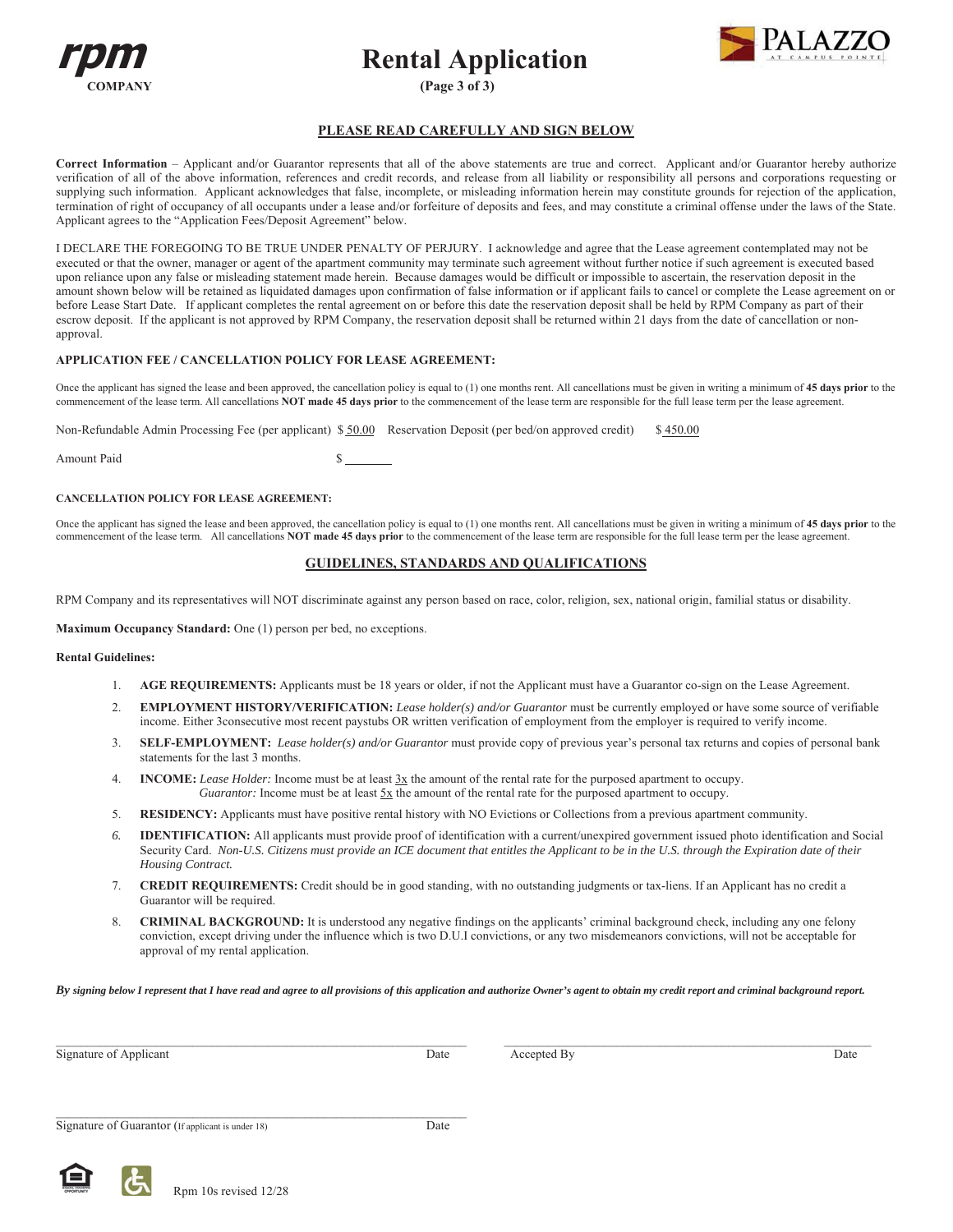

# *VERIFICATION OF RENTAL HISTORY*

|       | Date: $\frac{1}{\sqrt{1-\frac{1}{2}}}\frac{1}{\sqrt{1-\frac{1}{2}}}\frac{1}{\sqrt{1-\frac{1}{2}}}\frac{1}{\sqrt{1-\frac{1}{2}}}\frac{1}{\sqrt{1-\frac{1}{2}}}\frac{1}{\sqrt{1-\frac{1}{2}}}\frac{1}{\sqrt{1-\frac{1}{2}}}\frac{1}{\sqrt{1-\frac{1}{2}}}\frac{1}{\sqrt{1-\frac{1}{2}}}\frac{1}{\sqrt{1-\frac{1}{2}}}\frac{1}{\sqrt{1-\frac{1}{2}}}\frac{1}{\sqrt{1-\frac{1}{2}}}\frac{1}{\sqrt{1-\frac{1}{2}}}\frac{1}{\$ |                |
|-------|--------------------------------------------------------------------------------------------------------------------------------------------------------------------------------------------------------------------------------------------------------------------------------------------------------------------------------------------------------------------------------------------------------------------------|----------------|
|       |                                                                                                                                                                                                                                                                                                                                                                                                                          |                |
|       |                                                                                                                                                                                                                                                                                                                                                                                                                          |                |
|       |                                                                                                                                                                                                                                                                                                                                                                                                                          |                |
|       |                                                                                                                                                                                                                                                                                                                                                                                                                          |                |
|       |                                                                                                                                                                                                                                                                                                                                                                                                                          |                |
|       | Telephone #: (559) 291 - 6400  Fax #: (559) 291-6440                                                                                                                                                                                                                                                                                                                                                                     |                |
| Name: | <b>Subject: Verification of Present/Former Resident</b><br><u> 1999 - Jan Barbara de Santo de Santo de Santo de Santo de Santo de Santo de Santo de Santo de Santo de Santo </u>                                                                                                                                                                                                                                         |                |
|       | Address:                                                                                                                                                                                                                                                                                                                                                                                                                 |                |
|       | I hereby authorize the release of my rental history/information:                                                                                                                                                                                                                                                                                                                                                         |                |
|       |                                                                                                                                                                                                                                                                                                                                                                                                                          |                |
|       | Signature of Applicant<br>Date                                                                                                                                                                                                                                                                                                                                                                                           |                |
|       |                                                                                                                                                                                                                                                                                                                                                                                                                          |                |
|       | <b>INFORMATION BEING REQUESTED:</b>                                                                                                                                                                                                                                                                                                                                                                                      |                |
| 1.    | Move-In Date: $\sqrt{2\pi}$ / Move-Out Date: $\sqrt{2\pi}$                                                                                                                                                                                                                                                                                                                                                               |                |
| 2.    | Was a 30-Day Notice to Vacate submitted: YES / NO                                                                                                                                                                                                                                                                                                                                                                        |                |
| 3.    | Rental Rate: \$                                                                                                                                                                                                                                                                                                                                                                                                          |                |
| 4.    | Number of persons on the lease:                                                                                                                                                                                                                                                                                                                                                                                          |                |
| 5.    | # of late payments: __________ # of returned checks (NSF): _________                                                                                                                                                                                                                                                                                                                                                     |                |
| 6.    |                                                                                                                                                                                                                                                                                                                                                                                                                          | Pets: YES / NO |
| 7.    | Would you re-rent to this person: YES / NO                                                                                                                                                                                                                                                                                                                                                                               |                |
| 8.    |                                                                                                                                                                                                                                                                                                                                                                                                                          |                |
| 9.    |                                                                                                                                                                                                                                                                                                                                                                                                                          |                |
|       |                                                                                                                                                                                                                                                                                                                                                                                                                          |                |
|       |                                                                                                                                                                                                                                                                                                                                                                                                                          |                |
|       | Date: $\frac{1}{\sqrt{1-\frac{1}{2}}}\frac{1}{\sqrt{1-\frac{1}{2}}}\frac{1}{\sqrt{1-\frac{1}{2}}}\frac{1}{\sqrt{1-\frac{1}{2}}}\frac{1}{\sqrt{1-\frac{1}{2}}}\frac{1}{\sqrt{1-\frac{1}{2}}}\frac{1}{\sqrt{1-\frac{1}{2}}}\frac{1}{\sqrt{1-\frac{1}{2}}}\frac{1}{\sqrt{1-\frac{1}{2}}}\frac{1}{\sqrt{1-\frac{1}{2}}}\frac{1}{\sqrt{1-\frac{1}{2}}}\frac{1}{\sqrt{1-\frac{1}{2}}}\frac{1}{\sqrt{1-\frac{1}{2}}}\frac{1}{\$ |                |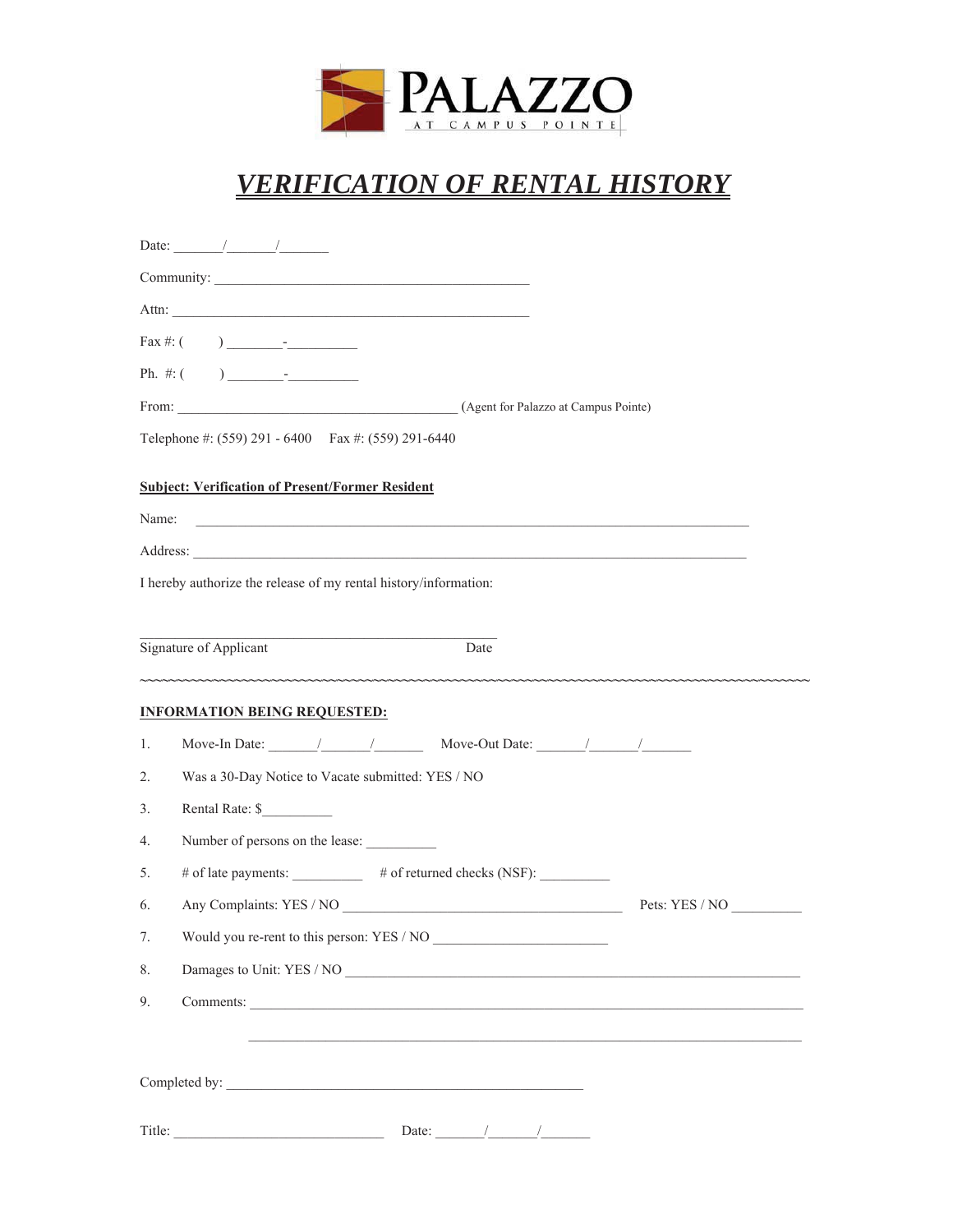

### Apartment Lease Guarantee Form

Each guarantor must submit a separate guarantor form. It must be notarized or the guarantor must attach a copy of his/her driver's license or other government-issued identification.

You, as guarantor signing this Apartment Lease Guarantee form, agree to guarantee all obligations of the Resident under the Residential Lease and/or Lease Renewal entered into with Palazzo at Campus Pointe.

Residents Name: Lease Start Date:

You agree that your obligation will continue through the Lease term and any renewals and will not be affected by amendments, changes, assignments or subleases of the Lease. The resident and guarantor are jointly and severally liable. It is not necessary for us to sue or exhaust remedies against the resident in order for you to be liable.

|                        | Guarantor's Name:         |       |  |
|------------------------|---------------------------|-------|--|
|                        | Relationship to Resident: |       |  |
|                        |                           |       |  |
|                        |                           |       |  |
|                        | Phone $\#$ :              |       |  |
|                        |                           |       |  |
|                        |                           |       |  |
|                        |                           |       |  |
|                        |                           |       |  |
|                        |                           |       |  |
|                        | Employer Name: 1988       |       |  |
|                        | Address:                  |       |  |
|                        | Phone: Fax: Fax:          |       |  |
|                        | Contact Name: 1988        |       |  |
| Signature of Guarantor |                           | Date: |  |

(You represent that all information submitted by you on this Guarantee is true and complete. You authorize us to request and obtain consumer reports, verification of income, employment, and credit reports on you: A facsimile signature by you on this Guarantee will be just as binding as an original signature. It is not necessary for you as the guarantor to sign the lease, renewal lease itself or to be named in the lease agreement executed by the Resident. If we seek to enforce this Guarantee, you agree that it can be in the county where the Apartment Community is located.)

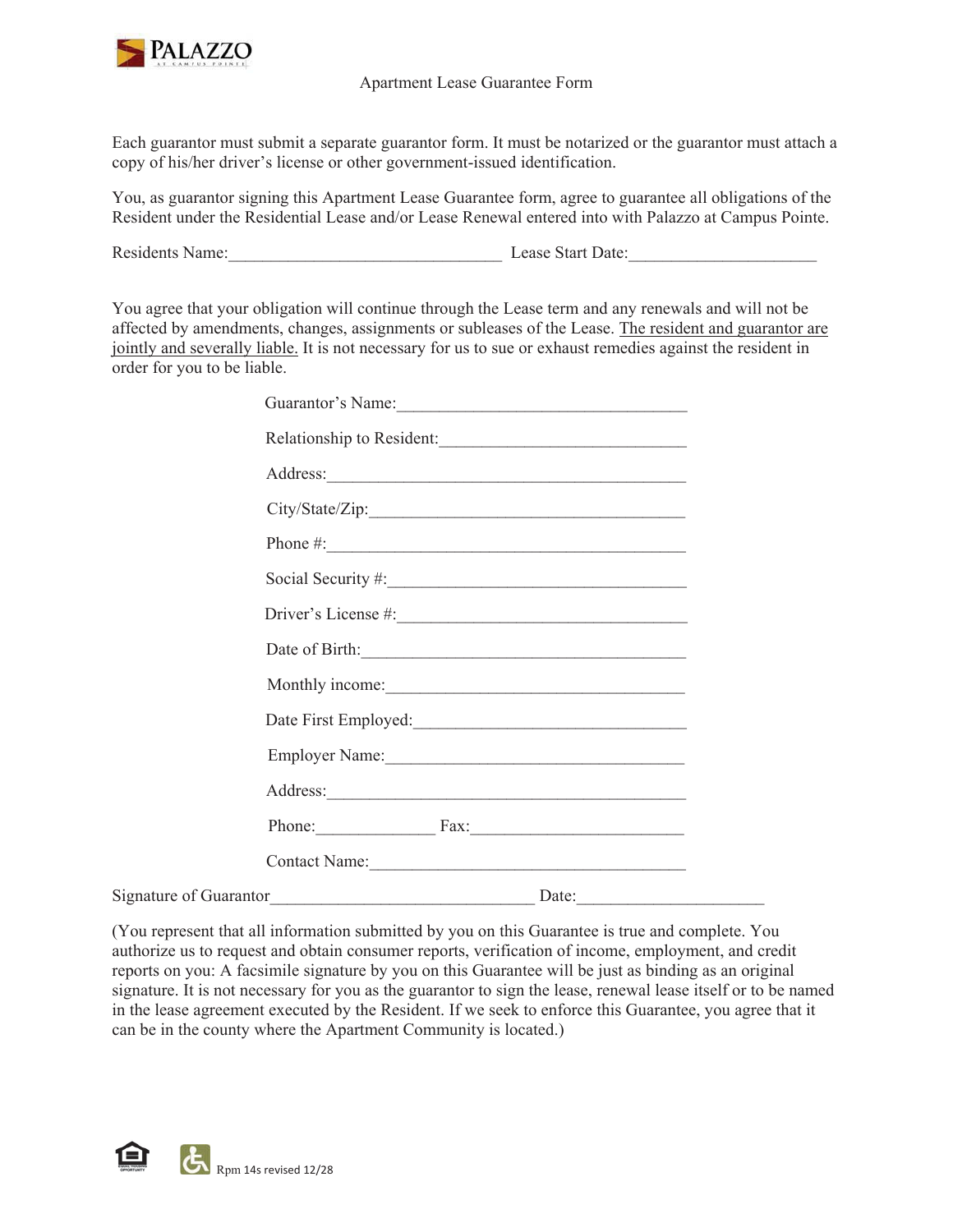

## **Roommate Preference Form**



The function of this form is to assist our staff in assigning you a well-suited roommate. The more we know about your qualities and partiality, the easier it will be for us to place you; so please comment freely and honestly. Your communication with us is crucial in making the best possible roommate match. Although no guarantees are made in finding like-minded roommates we reassure that no one individual will be matched according to race, ethnicity, beliefs, sexual standing or disabilities as required by the Fair Housing Act.

|                                                                                                          |  | Gender : ___________________ |
|----------------------------------------------------------------------------------------------------------|--|------------------------------|
|                                                                                                          |  |                              |
|                                                                                                          |  |                              |
|                                                                                                          |  |                              |
|                                                                                                          |  |                              |
| Roommate gender preference: Same Gender / Co-Ed                                                          |  |                              |
| <b>Personal Characteristics:</b>                                                                         |  |                              |
| 1. Sleeping habits on weekends?: 8-10 pm ______ 10-12 pm _____ 12-2 am _____ 2-4 am _____                |  |                              |
| 2. Sleeping habits on weekdays?: 8-10 pm ______ 10-12 pm _____ 12-2 am _____ 2-4 am _____                |  |                              |
| 3. Describe your socializing level?: not at all ______ somewhat______ moderate______ very______          |  |                              |
| 4. Describe your cleanliness level?: not at all ______ somewhat______ moderate______ very______          |  |                              |
| 5. Describe your study habits?: not at all _______ somewhat ______ moderate ______ very ______           |  |                              |
| 6. Describe your loud music tolerance?: none_____ a little______ I don't mind it______ I prefer it______ |  |                              |
| 7. Preference with sharing?: none_____ a little______ I don't mind it______ I prefer it_____             |  |                              |
|                                                                                                          |  |                              |
| 9. Extracurricular activities (sorority/fraternity, clubs, etc)?: _________________________________      |  |                              |
|                                                                                                          |  |                              |

I hereby give permission to the management office of the Palazzo to use this information in the roommate matching process. I understand roommate satisfaction is not guaranteed, based on availability and that this form may be used for the purpose of scheduling the move-in dates and optimizing move-in efficiency.

 $\_$ 

 $\_$ 

 $\_$ 

 $\_$